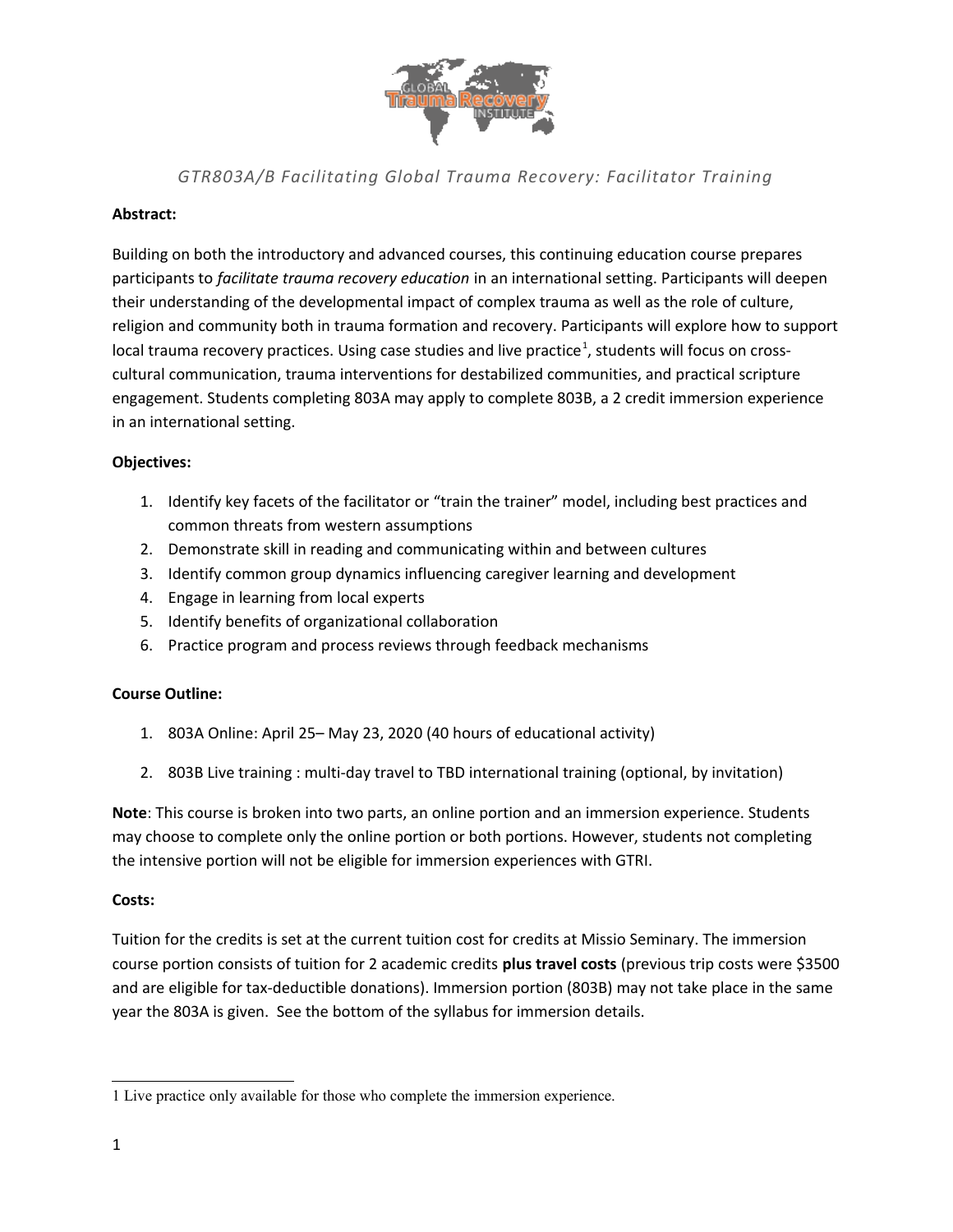### **Pre-requisites:**

GTR801A Introduction to Global Trauma Recovery and GTR802A Advanced Trauma Recovery. Participants do not need to complete GTR802B in order to take this course.

### **Professors:**

Dr. Philip Monroe (American Bible Society) and Dr. Heather Evans (Evans Counseling Services) are professor of record.

### **Required Purchased Readings:**

Boyle, Gregory (2011). [Tattoos on the Heart: The Power of Boundless Compassion.](https://www.amazon.com/Tattoos-Heart-Power-Boundless-Compassion/dp/1439153159) Free Press.

# Saul, Jack (2013). *[Collective Trauma, Collective Healing: Promoting Community Resilience in the](http://www.amazon.com/Collective-Trauma-Healing-Resilience-Psychosocial/dp/0415884179/ref=sr_1_1?ie=UTF8&qid=1383585130&sr=8-1&keywords=saul+collective)  [Aftermath of Disaster](http://www.amazon.com/Collective-Trauma-Healing-Resilience-Psychosocial/dp/0415884179/ref=sr_1_1?ie=UTF8&qid=1383585130&sr=8-1&keywords=saul+collective)*. Routledge.

### **See weekly schedule for readings. Additional readings found on e-campus.**

#### **COURSE PROCEDURES & COURSE REQUIREMENTS**

- 1. **Materials**. Upper level graduate courses are designed for the motivated student. Required readings, narrated PowerPoint shows, and videos are expected to be completed by due dates in order to facilitate discussion and interaction with the material. At the end of the course, you will be asked what percentage of the material you completed on-time.
- 2. **Discussions**. This course only exists as a reading/on-line course. Each week you will have discussion board entries to make. Each entry should be substantive. You should also plan to respond at least once each discussion board to another person. Again, these ought also to be substantive. Merely agreeing or disagreeing does not count. [Activity does not count as part of CE hours]
- 3. **Live Video Conference Class Time**. Your professor will hold required virtual office hours to discuss class materials and reinforce learnings once each Tuesday at 4 pm (New York time zone). If you are unable to attend the live webcast, you must notify the instructor prior to the session and then will be required to watch the recording within 72 hours.
- 4. **Written Assignments**. Postgraduate training focuses less on regurgitation and more on consolidating key concepts (learnings) and application. Each week you will have a short written assignment in the form of a journal to track what you are learning and to consider how you might use what you are learning in your current and future context. In order to sharpen your focus, **please choose a community in which to use as your point of reference.** For example, you may choose a country, a region, a village, a population in which to keep in mind as you write your reflections. This choice can be your current setting or a setting that the Lord has placed on your heart. The more specific you are, the more helpful it will be as you serve (or prepare to) that population. Some examples might be:
	- a. **Child headed families in Rwanda**
	- b. **Widows in Haiti**
	- c. **Low-income sexually abused adult women in southeastern PA**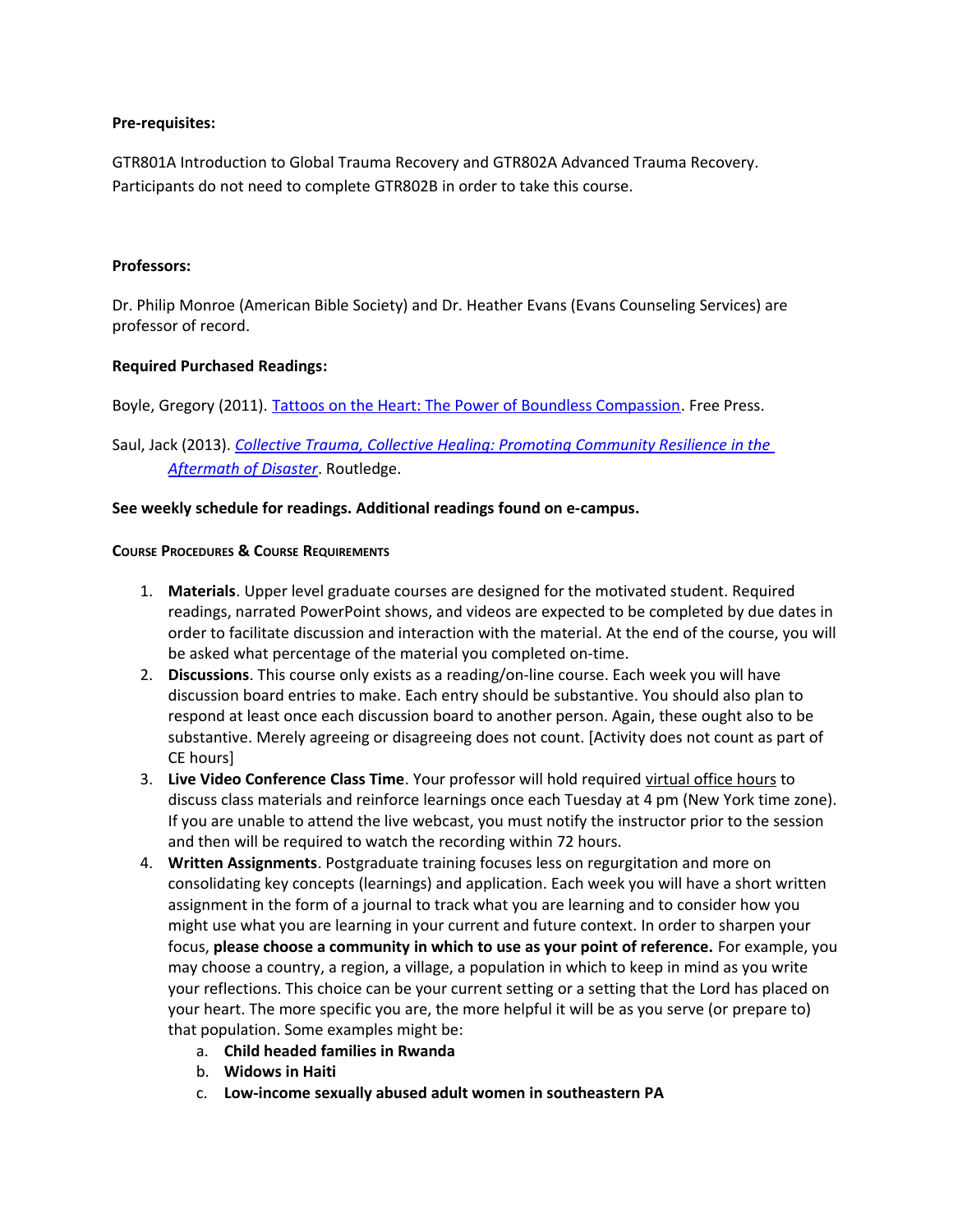

# d. **Trafficked boys in SE Asia**

# e. **Families of returning veterans**

The final written assignment for part A is called a **Case Map.** You will collate some of the learnings from this course into a set of objectives you might follow for future work. Produce a 5 page map which will serve as a guide for next steps in facilitating trauma healing in your country/region/population of interest. The map should include these sections and can be written in either bullet point or paragraph style:

- 1. Trauma overview in this region
- 2. Organizations to partner with (who are already on the ground)
- 3. Potential cultural barriers and resources
- 4. Initial steps of engagement

Course Schedule with Topics, Assignments, Submission Method Homework hours, & Due Dates:

A. Online Portion

| Week 1:             | <b>Introduction to Course: Community Harm &amp; Healing</b>                 | <b>Time to</b> |
|---------------------|-----------------------------------------------------------------------------|----------------|
| $4/25 - 5/1$        |                                                                             | Complete       |
| Learn               | <b>View Narrated PowerPoint</b><br>1 <sup>1</sup>                           | 7 hrs          |
|                     | <b>Collective Trauma</b> , by Jack Saul (read part 1)<br>2.                 |                |
|                     | Tracy article, "Concepts of Gender and the Global Abuse of<br>3.            |                |
|                     | Women"                                                                      |                |
|                     | <b>Charney Resilience Prescription Page (PDF)</b><br>4.                     |                |
|                     | Listen to Charney audio presentation:<br>5.                                 |                |
|                     | http://shrinkrapradio.com/322-mastering-resilience-with-dennis-             |                |
|                     | charney-md/                                                                 |                |
| Think/Engage        | Discuss: Identify ways in which the community in which you live supports    | 2 hrs          |
|                     | trauma recovery (or could if it adopted certain practices)                  |                |
| <b>Office Hours</b> | Required live (or recorded) Zoom meeting 4/28, 4pm                          | 1.0            |
| Create              | Journal: Application of community impact to your chosen setting             | 1.0            |
| <b>Total</b>        |                                                                             | 11 hrs         |
| Week 2:             | <b>Capacity Building in Low Resource Communities</b>                        |                |
| $5/2-8$             |                                                                             |                |
| Learn               | View narrated PowerPoint<br>1 <sub>1</sub>                                  | 7 hrs          |
|                     | Weine et al, "Guidelines for International Training in Mental<br>2.         |                |
|                     | Health and Psychosocial Interventions"                                      |                |
|                     | <b>Collective Trauma, (read part 2)</b><br>3.                               |                |
|                     | Tattoos on the Heart (read approximately 1/3 of the book)<br>4.             |                |
|                     | Review HROC Leader's manual for training leaders content<br>5.              |                |
|                     | Review THI Initial Handbook and Facilitator Handbook for HWT<br>6.          |                |
| Think/Engage        | Discuss: If our goal is to provide resources and capacity building to those | 2 hrs          |
|                     | in lower resource communities, we must pay attention to more than           |                |
|                     | trauma and resilience information transfer. Discuss the HROC and THI        |                |
|                     | leader training materials: what seems most important and helpful            |                |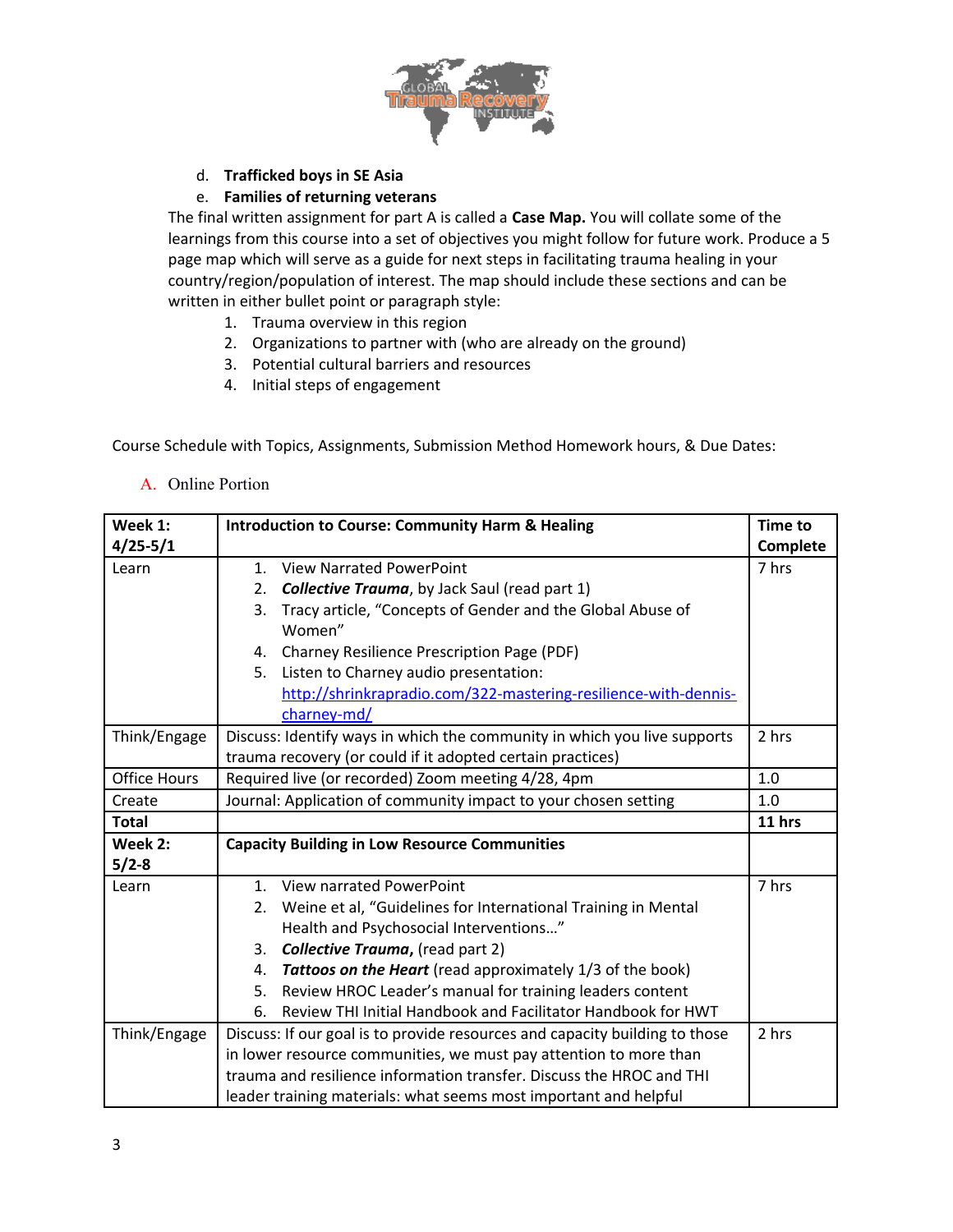| <b>Office Hours</b> | Required Zoom: 5/5 at 4 pm                                                 | 1 <sub>hr</sub> |
|---------------------|----------------------------------------------------------------------------|-----------------|
| Create              | Journal about possible or actual methods being used to build counseling    | 1 <sub>hr</sub> |
|                     | capacity in your chosen population. Identify those who are already doing   |                 |
|                     | capacity building work? What one objective might you want to add?          |                 |
|                     | Subtract?                                                                  |                 |
| <b>Total</b>        |                                                                            | 11 hrs          |
|                     |                                                                            |                 |
| Week 3: 5/9         | <b>Navigating Foreign-Local Partnerships</b>                               |                 |
| $-15$               |                                                                            |                 |
| Learn               | 1. View Narrated PowerPoint show                                           | 5 hrs           |
|                     | <b>Collective Trauma</b> (final section)<br>2.                             |                 |
|                     | <b>Tattoos on the Heart, 2<sup>nd</sup> third of the book</b><br>3.        |                 |
|                     | Watch http://nbccinternational.org/What we do/MHF<br>4.                    |                 |
|                     | 5. Read Wessels' Do No Harm article.                                       |                 |
|                     | 6. Read Dos/Don'ts sheet                                                   |                 |
|                     | Read Shah articles: Ethnomedical competence; Ethical Standards<br>7.       |                 |
|                     | Read Monroe and Langberg chapter "Improving Trauma Care in<br>8.           |                 |
|                     | Developing Nations" (e-campus)                                             |                 |
| Think/Engage        | Discuss: Effective foreign/local partnerships require (a)                  | 2 hrs           |
|                     | humble/flexible/open outsiders plus (b) local bridge builders with         |                 |
|                     | capacity to translate in two directions. In light of the need to encourage |                 |
|                     | "pushback" (see Shah's writing) and contextualization of content, what     |                 |
|                     | skills do you think you most need to grow in to not hinder an effective    |                 |
|                     | partnership? What roadblocks do you see as most likely to appear? How      |                 |
|                     | might you prevent them?                                                    |                 |
| Create              | Journal about the cultural challenges to engage in "pushback" in your      | 1 hrs           |
|                     | location of interest. What barriers exist and how might you go about       |                 |
|                     | removing them?                                                             |                 |
| <b>Office Hours</b> | Zoom: 5/12 at 4 pm                                                         | 1 hrs           |
| <b>Total</b>        |                                                                            | 10 hrs          |
| Week 4:             | <b>Managing Group Learning; Dialogical Education</b>                       |                 |
| $5/16 - 23$         |                                                                            |                 |
| Learn               | 1. View Narrated PowerPoint Slides                                         | 6 hrs           |
|                     | Fleming article, "Group Process and Learning" (e-campus)<br>2.             |                 |
|                     | Re-read THI Initial Handbook, pp 32-35<br>3.                               |                 |
|                     | Tattoos on the Heart, last third of the book<br>4.                         |                 |
|                     | Vella chapter "Twelve Principles" (e-campus)<br>5.                         |                 |
|                     | 6. Vella chapter "What" (e-campus)                                         |                 |
|                     | Spend 15 minutes perusing<br>7.                                            |                 |
|                     | http://www.globallearningpartners.com/resources/downloadabl                |                 |
|                     | e-resources/                                                               |                 |
|                     | Optional: "Person-Group Fit, Group Climate, and Outcomes"<br>8.            |                 |
| Think/Engage        | No Discussion this week. Use time to complete Case Map                     | N/A             |
| Office Hours        | Zoom class: 5/19 at 4 pm                                                   | 1 <sub>hr</sub> |
| Create              | Complete Case Map (See information above in assignments section)           | 4 hr            |
| <b>Total</b>        |                                                                            | e 11            |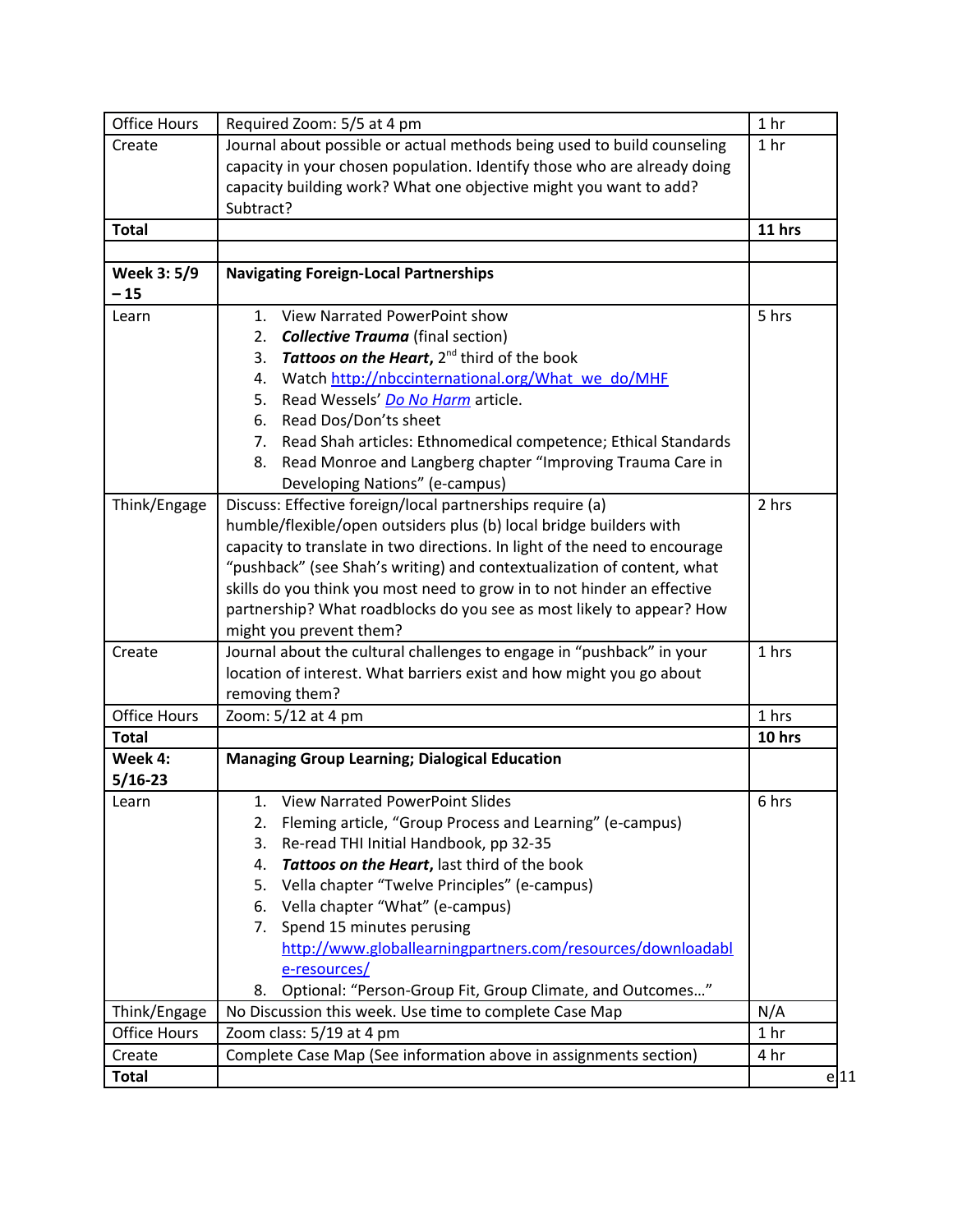

- B. **Fieldwork portion**. This portion will take place TBD. It includes prior team-building meetings that may take place over SKYPE and face-to-face meetings. Students should expect one post-trip debriefing session. Assignments for the Fieldwork portion include the following
	- a. Completion of approval process and signed informed consent forms
	- b. Successful fundraising for trip costs (this excludes tuition costs)
	- c. Country specific readings prior to travel
	- d. Completion of daily journaling and participation in daily debriefing sessions
	- e. Final expanded response paper with the following parts **(Due one month after trip completion, submitted via email to pmonroe@missio.edu)**:
		- e.i. Key trip highlights/personal experiences (2-4 pages double-spaced)
		- e.ii. Key learnings and applications (2-4 pages)
		- e.iii. Continuing questions and/or recommendations for future GTRI immersion trips (1 page)

## **Article Bibliography:**

- Fleming, L. M., Glass, J. A., Fujisaki, S., & Toner, S. L. (2010). Group process and learning: A grounded theory model of group supervision. *Training And Education In Professional Psychology*, *4*(3), 194- 203. doi:10.1037/a0018970
- Monroe, P.G. & Langberg, D.M. (In Press). Improving trauma care in developing nations: Partnerships over Projects. In H. and F Gingrich (Eds). *Treating Trauma in Christian Counseling & Psychotherapy*. InterVarsity Press.
- Paquin, J.D., Kivlighan, D.M., & Drogosz, L.M. (2013). Person-Group Fit, Group Climate, and Outcomes in a Sample of Incarcerated Women Participating in Trauma Recovery Groups. *Group Dynamics: Theory, Research and Practice, 17,* 95-109.
- Schrock, J. L. (2001). Conflict in multicultural CPE groups: an opportunity for growth?. *Journal Of Supervision And Training In Ministry*, *21,*158-166
- Wessells, M. G. (2009). Do no harm: Toward contextually appropriate psychosocial support in international emergencies. *American Psychologist*, *64*(8), 842-854. doi:10.1037/0003- 066X.64.8.842

**Recommended and Related Readings** (not required for class):

Carson, David; Lawson, David; Casado-Kehoe, Montserrat; and Wilcox, David (2011). *[International Lay](http://www.amazon.com/dp/1432775839/ref=rdr_ext_tmb)  [Counselor Training: A Short Term Training-the-Trainer Program for Christian Leaders and](http://www.amazon.com/dp/1432775839/ref=rdr_ext_tmb)  [Workers in Developing Countries](http://www.amazon.com/dp/1432775839/ref=rdr_ext_tmb)*. Outskirts Press.